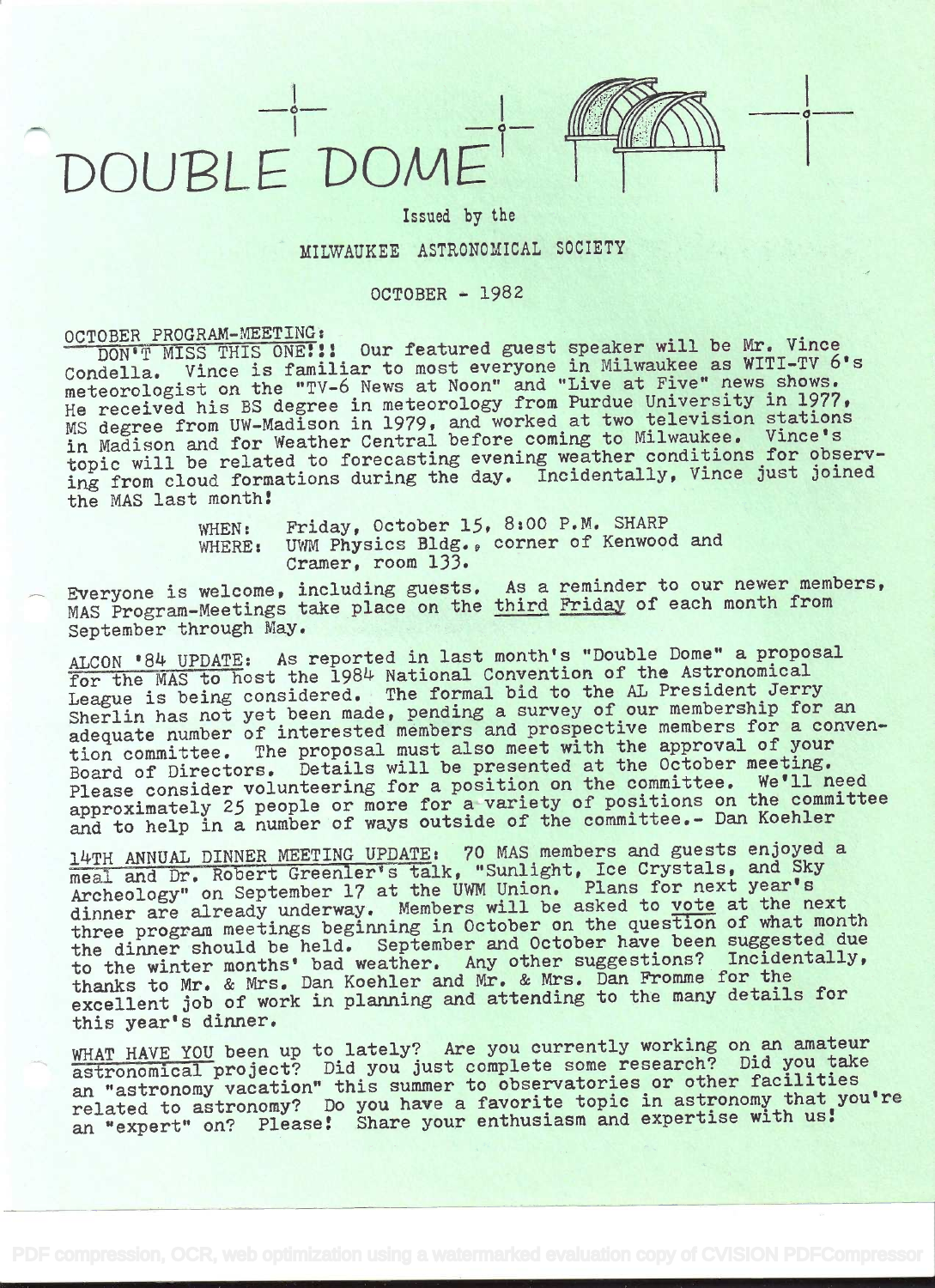Members are invited to give short talks (5-20 min.) on any topic relating to amateur astronomy at monthly Program-Meetings. Contact Dan, Koehler at least four weeks before you wish to present your talk.

HAVE YOU HEARD an interesting speaker on an astronomical topic lately? Do you have a favorite speaker from past MAS meetings whom you would like to hear from again? Or, do you know of someone who would like to appear as a guest speaker at one of our future meetings? If so, contact Dan Koehler, Program Chairman (544-1178), soon, so that the necessary arrangements can be made. Meeting dates for 1982-83 are filling up fasti

DUES REMINDER: Despite the times, MAS dues are still a bargain! Now's the time to make your payment to Treas. Jim Toeller. He must notify Sky & Telescope of our current membership so you will not miss any copies. And anything towards the 26" Telescope Fund will be most welcome. Use

the handy tear-off form at the end of this newsletter.

NEW MEMBERS: Meet John Adams, Oconomowoc; Vince Condella, Milwaukee; James Elzinger, Milwaukee; James Schroeder, Milwaukee; Daryle Schultz, Brookfield; Kim Wippich, Franklin. All will be formally introduced at the October meeting.

OPEN HOUSE RESUME: Approximately 1,000 people visited your facilities at the observatory during the seven Open Houses. Not too bad considering half the nights were bad or so-so. Parking, donations, and the sale of books, soda, and pins added nearly 5OO to the 26' Telescope Fund.

## CALENDAR:

| Fri., Oct. 15: Program-Meeting. See article.                         |
|----------------------------------------------------------------------|
| Fri., Oct. 22: Board meeting, 7:30 p.m., at the observatory.         |
| Wed., Nov. 3: First Wednesday meeting, 7:30 p.m. at the observatory. |
| A good chance for new members to learn what the MAS is               |
| all about. Everyone is welcome.                                      |
| Fri., Nov. 19: November Program-Meeting. Speaker is Don Manly: "The  |
| Celestial Cylinder."                                                 |

Saturday Nights: Member's nights. See article.

CÓFFEE MUGS AND MAS BOOSTER PINS will be available at the October meeting. The mugs are of high quality white ceramic with the MAS emblem in blue. Mugs sell for \$5.00 each, pins \$1.00. Proceeds go to the 26" Fund.

RUMMAGE SALE UPDATE: Items donated to the MAS and put on sale as rummage at Brookfield's Wirth Park brought in nearly \$300. More money for the 26"! Thank you, donors and buyers. Thanks to Bill Tuerck for his work and time.

FOR SALE: Celestron-5, 3 years old, in excellent condition. Deal includes tripod, wedge, clock drive, 5, 12, and 25mm eyepieces, counterweights, camera attachment for Cannon type camera, case, and astronomy books. All of these items for \$600 or best offer. Please call Carl Hysley at 442-6586.

FOR SALE: Books. GALAXIES by Tim Serris, is available in hard cover, new for \$20. Most any hard cover astronomy book may be purchased for 20-25% off regular price including Carl Sagan's COSMOS. Call Eric Schmidt at 282-2497.

METEOR SHOWERS NIGHT OF MAXIMUM PEAK RATE/HR. Orionids Wed., Oct. 20 38 Taurids Tue., Nov. 9 16 Best viewing between midnight and dawn. Peak rate may occur a day or two before or after maximum. Full moon November 1.